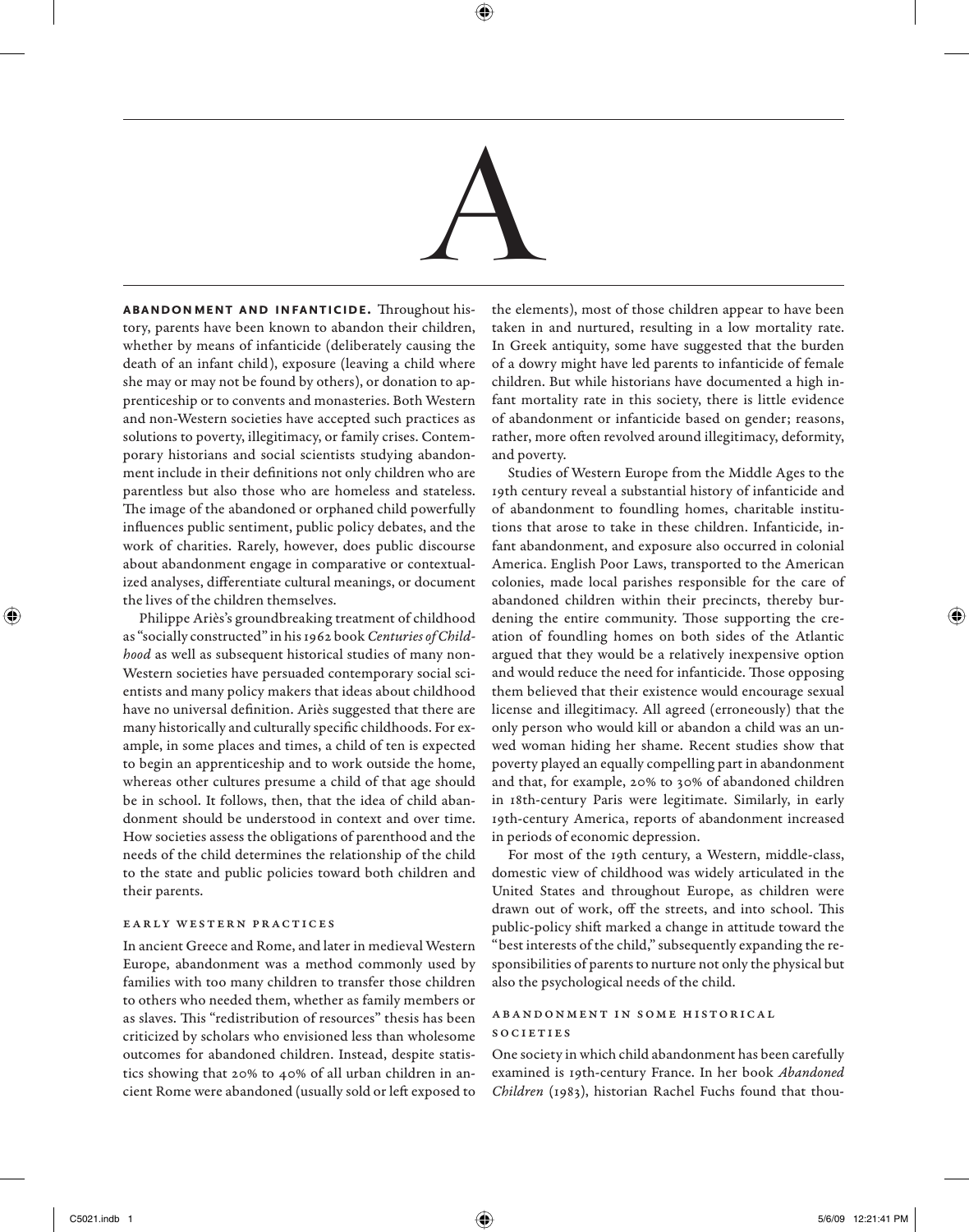sands of infants were abandoned every year; in 1833, for example,  $4,803$  children in Paris and  $164,319$  nationally. The process of abandonment was simple: A mother could take her child to the foundling home, open a door in the wall outside, deposit the baby in a "turning cradle," and ring a bell, all unseen. Similarly designed throughout Europe, the cradle allowed an infant to be placed from the outside wall, then swiveled inside. The mortality rate for babies left in these homes was a staggering 65% until the 1870s, when a more protective attitude about the needs and the value of the child resulted in improved policies regarding the care of abandoned children. In France, most women who abandoned their babies were single, and boys and girls were abandoned in roughly equal numbers. In Fuchs's assessment, the act of abandonment was one not of indifference or shame, but rather a survival strategy—for the mother and her child—during an economic or personal crisis.

Around 1830, abandonment peaked at about 5% of all births in France. During the 1850s, turning cradles were removed to discourage abandonment, and fostering increased. After 1871, the government encouraged mothers, wed and unwed, to keep their babies. As the image of the mother softened from sinner to victim, the state began to offer more maternal aid. At the same time, definitions of child abuse expanded, and by 1889 the state began to take over the care of children judged to be "morally" abandoned.

In mid-19th-century Italy, meanwhile, most children left in the revolving doors of foundling homes were legitimate, had been baptized, and had some identification provided by their parents. According to historical anthropologist David Kertzer in his book *Sacrificed for Honor* (1993), these characteristics signaled that abandoning children was not a sign of indifference but (as with the French single mothers) similarly a survival strategy during economic stress or personal crisis. But unlike the French mothers, who tended to give up their children forever, the Milanese parents typically reclaimed their children within a few years.

Foundling homes had emerged in Italy in the 13th century and lasted until the 1860s. The institution spread to the rest of Catholic Europe after the Reformation. By the first half of the 19th century, there were 1,200 foundling homes in Italy, and as many as 40% of newborns were consigned to turning cradles. Of these, about two-thirds perished of disease and malnutrition. The Catholic Church's ban on sexual relations outside of marriage forced mothers to abandon or sacrifice those children in the name of personal and family honor, a factor that Kertzer considers more central to child abandonment than economic necessity, demographics (marital status, age, and location), or maternal sentiment (whether mothers were seeking permanent protection for their children or would come to claim them later). Protestants, he believes, did not take up the practice because of their commitment to individual responsibility and its consequences.

During the second half of the 19th century, the foundling home in Moscow (opened in 1764) was receiving 17,000 children a year and managing the fostering of 40,000 children in the countryside around the city. At St. Petersburg, the figures were 9,000 and 30,000, respectively. The size of the operation, according to historian David Ransel, was astounding. A policy of open admissions protected the identity of mothers who abandoned their babies. While many were fostered to families in the countryside, records from the 1840s and 1850s show that the overwhelming majority died in infancy while still in the foundling home.

Like Kertzer, Ransel claims in his book *Mothers of Misery* (1988) that the European Protestant model enforced a bond between mother and child under the supervision of the state, limiting foundling homes in favor of individual responsibility, whereas the Catholic system favored the anonymity of the turning cradles, which averted scandal and preserved the family. Nevertheless, the practice of fostering abandoned infants to the Russian countryside led to inadequate care, leaving the level of infant mortality uniquely higher than in the rest of Europe. By the 1890s, with abortion and contraception more commonly practiced, illegitimacy and abandonment fell. Moreover, after the Bolshevik revolution, no child was considered illegitimate, but rather all children were legitimate and entitled to equal treatment.

From the Renaissance to the mid-19th century, then, abandonment increased and gradually replaced infanticide as the fate of unwanted children in Europe. This period also marked a rise in the abandonment of legitimate children, a rise in foundling homes, and a high mortality rate for foundlings.

Meanwhile, in Asian countries with strong Confucian traditions—where boys are often more valued than girls in family systems that are patrilineal, and sons inherit the family name, wealth, and ancestral responsibilities—preference for a male child has prevailed over time and has affected patterns of child abandonment. In China, abandonment may not have been historically more widespread than elsewhere, but all evidence indicates that infanticide and abandonment disproportionately affected females. Son preference has been noted from the early Qing dynasty (1640-1911). In the province of Hunan, for example, foundling homes are known to have appeared in the early 17th century, and they spread to a network of more than 60 by the 19th century. China's increased enforcement of the one-boy or two-child policy in the 1980s gave rise to more orphanages receiving more female infants in the 1980s and 1990s.

In Japan, throughout the Edo period (1603–1867), infanticide, abortion, and child abandonment were opposed by the government but were widely tolerated and did not arouse sustained comment by religious institutions. Meijiera laws (1868–1912) opposed abortion and infanticide and attempted to control such practices through the regula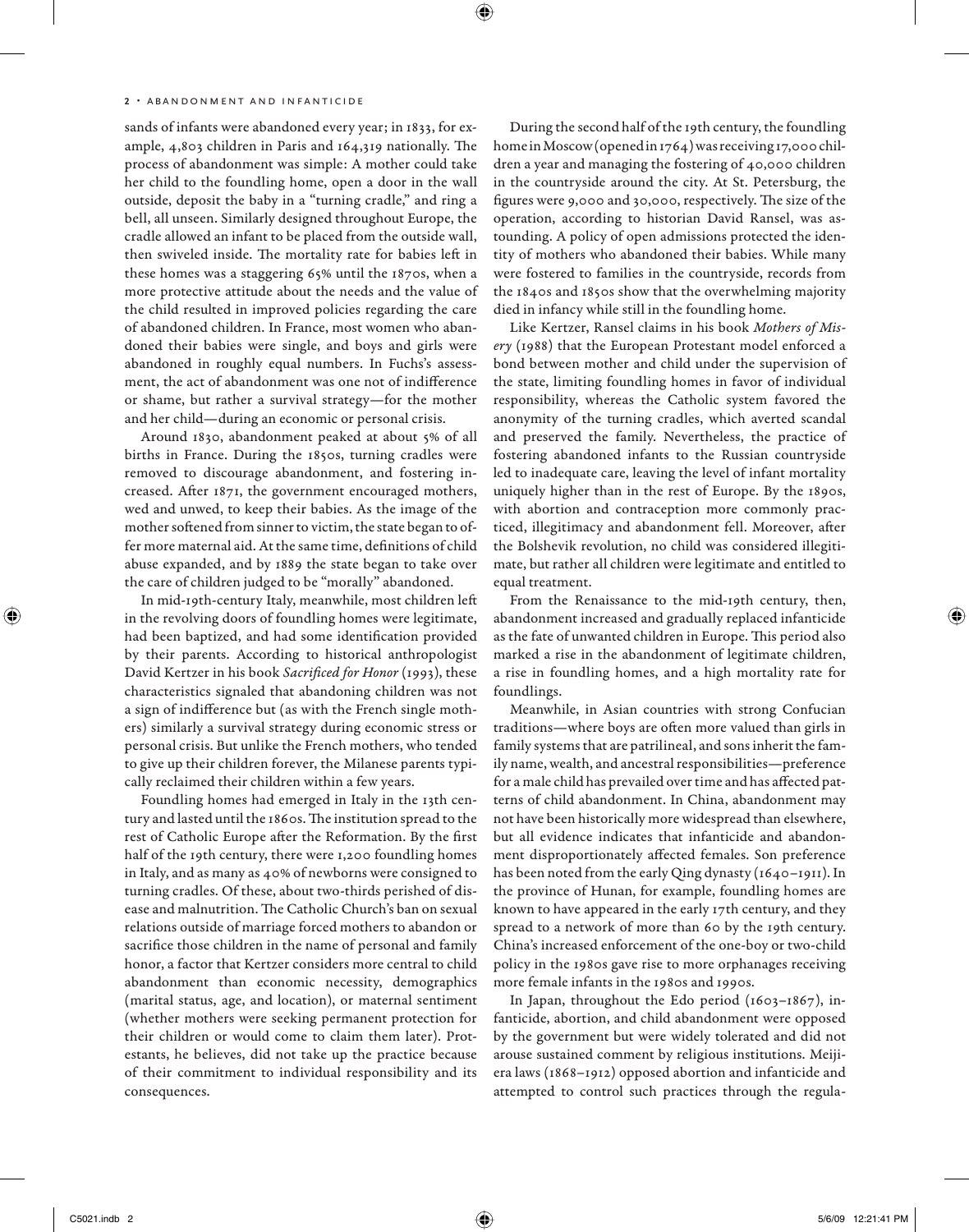tion of midwives. In Japan, however, girls could inherit the household, removing some of the motivations for female abandonment or infanticide that exist in China. Here economic pressure led to abandonment more frequently than gender preference.

The American Case Many thousands of children were brought to the American colonies as indentured servants, and the death rate in the Chesapeake Bay area was high for children as well as adults. Consequently, the indenture system tried to maintain household governance and the family system by placing dependent children in homes, while training them for future employment. The status of the solo child was virtually identical, whether the child was poor, abandoned, illegitimate, or orphaned, and, regardless of cause, children alone were regularly indentured or apprenticed. Indenture afforded a reasonable solution while reducing public responsibility for colonial dependents, whether orphaned or abandoned. As already noted, ideas regarding children were inherited from the English Poor Laws under the principle of *parens patriae,* whereby the state is the ultimate parent of all children. In the colonial era, this resulted in two forms of living situations for dependent children: indoor relief (serving as assistants to parents in the home) and outdoor relief (living in alternate homes, such as orphanages and poor houses).

The first private orphan asylum in North America opened in 1738 in Georgia, and the first public orphanage did not open until a half century later (1790) in South Carolina, with 115 orphans. Others followed in New York City, Philadelphia, and Baltimore. Moreover, the practices of abandonment and infanticide changed after the American Revolution. As women were increasingly seen as the nurturers and primary educators of a new democratized citizenry, women's political significance rose, and the ideal for American womanhood came to include education and patriotism. Simultaneously, a complexity of changes in the practices of religion, law, and punishment softened the consequences to mothers whose infants were born out of wedlock. As women were less compelled to hide such pregnancies, the result was a reduction in infanticide and an increase in the number of children left to foundling homes.

By the end of the Civil War in 1865, the deaths of more than 600,000 men had increased the number of dependent children, tripling in New York City alone the number of children in almshouses and asylums. The New England Home for Little Wanderers, established in 1865 for children of Civil War veterans, began a trend of sending such children westward for the purposes of adoption. By the end of the 1800s, as the number of deserted babies became a monumental and growing problem, both general hospitals and the Foundling Hospital in New York were under such strain that they sent trainloads of children to families in the West. But the realities of this practice—sending agents

who bungled the adoptions and lost contact with the children, unfortunate experiences with families in the West who were receiving the children—fueled a growing resistance to the "orphan trains" by parents and children's aid workers in the East. As opposition mounted, poor parents did not want their abandoned children so far away; some tried to reclaim them. Communities and families in western states complained of being a dumping ground for the little criminals in their midst. Despite the criticisms, New York Children's Aid Society and other agencies continued sending children west until the 1930s.

The era's notorious "baby farms," ostensibly places that boarded infants for the state or for individual parents for profit alone, developed a reputation among Society for the Prevention of Cruelty to Children reformers as slaughterhouses for abandoned babies. There was nothing new, certainly, about infanticide, directly or indirectly accomplished, as a method for getting rid of unwanted babies. Abortion was expensive in the late 1800s and increasingly illegal. For individuals with illegitimate babies, or for whom additional children presented crushing economic liabilities, the choices were typically stark and agonizing. Without insurance or relief programs, a number of parents chose to abandon their infants. Each year in large cities, authorities found hundreds of tiny bodies in culverts, cesspools, trash bins, and rivers. In some instances, mothers left babies in public places so people could find them. Foundling asylums tried to save deserted infants, but typically the mortality rates were frightening, sometimes ranging more than 90%. Baby farmers claimed to do better, but some of them simply killed and disposed of unwanted babies, either because customers did not pay the boarding fees or as a preferred business practice. By the late 1800s, sensational accounts about infanticide for profit and underground traffic in children and child abuse attracted widespread attention. While baby farms were both an out and a job for poor or working-class women, they were an affront to middle-class sentimentalized images of motherhood.

### CONCLUSION

In the early 21st century, concerns over child abandonment include the urban homeless and children made stateless by war and other political dislocations. They may be the children of long-term exiles, the displaced, and refugees. At the same time, more attention is being paid to the appropriateness of assuming the Western model of the nuclear family to be normative. Globally, normative childhoods vary along lines of class, caste, location, and tradition. In many countries, for example, responsibility for the upbringing of the child resides as much with extended family or unrelated adults as with the biological parents. In some developing nations, fostering out children may have the intention of apprenticeship rather than abandonment.

Over the past century in the West, ideas about children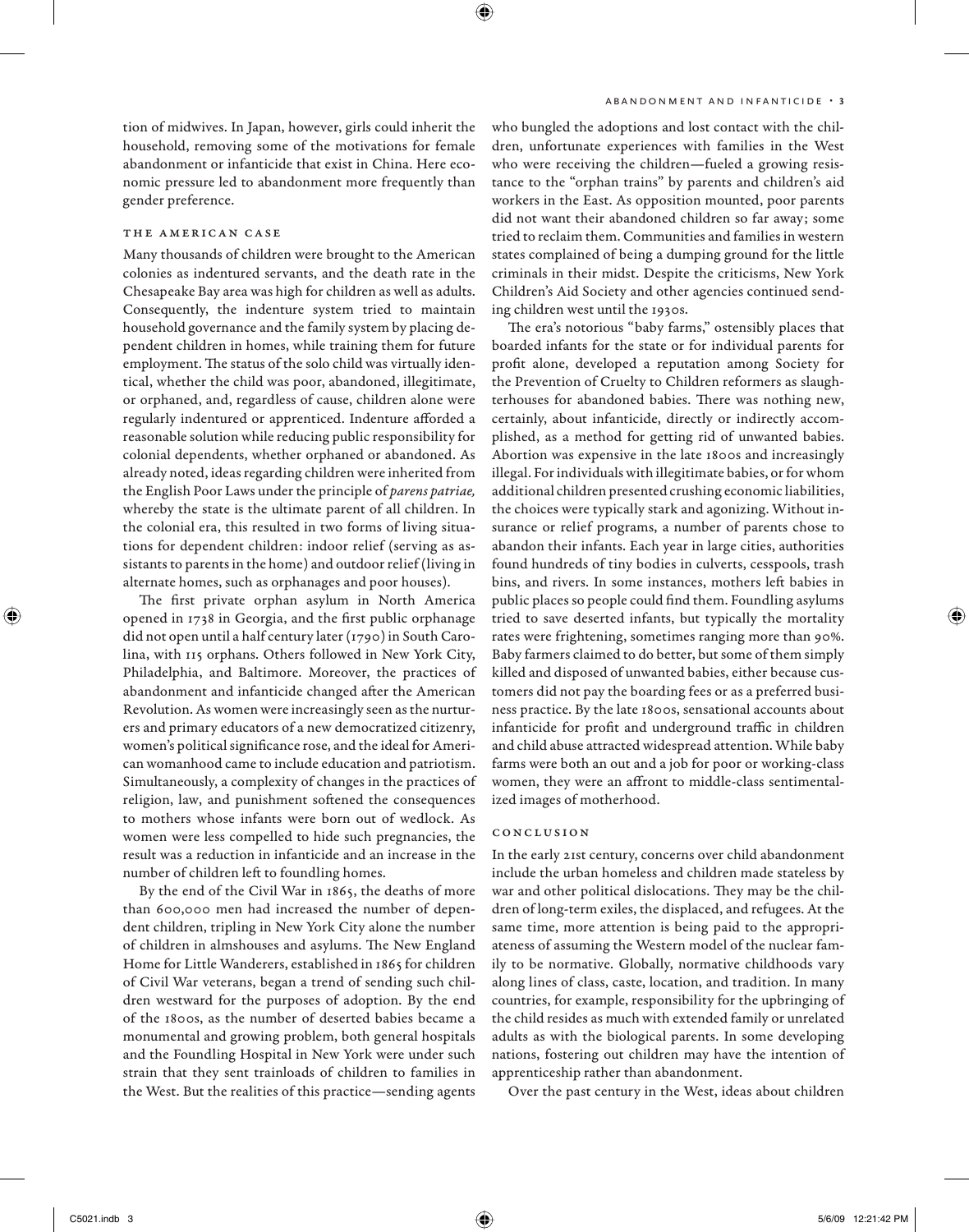as objects of welfare evolved into a conceptualization of children as the subjects of human rights, culminating in 1989 with the United Nations Convention on the Rights of the Child, which made humanitarian concerns for the child a matter of international responsibility. UNICEF estimated in 2003 that 6 million children were homeless as a consequence of war, with millions more orphaned by the AIDS pandemic. Where abandonment and infanticide were historically defined as consequences of parental distress and individual actions, today the causes are equally global, political, and epidemic. *Roberta Wollons*

see also: Abuse and Neglect; Baby and Child Selling; Child: Historical and Cultural Perspectives; Foster and Kinship Care; Orphanages

FURTHER READING: Nancy Schrom Dye and Daniel B. Smith, "Mother Love and Infant Death, 1750–1920," Journal of American History 73, no. 2 (September 1986), pp. 329–53. • John Boswell, The Kindness of Strangers: The Abandonment of Children in Western Europe from Late Antiquity to the Renaissance, 1988. • Viviana Zelizer, Pricing the Priceless Child: The Changing Social Value of Children, 1994. • Colin Heywood, A History of Childhood: Children and Childhood in the West from Medieval to Modern Times, 2002. • Stephen O'Connor, Orphan Trains: The Story of Charles Loring Brace and the Children He Saved and Failed, 2004.

ABILITY GROUPING. Tracking, or the sorting of students by perceived ability, is a widespread practice in American schools. Tracking has changed from the early 20th century, when students were sorted into overarching sets of classes that were all college-preparatory or all vocational. Contemporary tracking takes the form of different levels of classes by subject area.

While tracking is intended to allow for the tailoring of instruction to particular ability levels, it is not without serious concerns. Research consistently demonstrates that tracking offers inadequate instructional opportunities to students in the lower tracks, thereby hurting their academic attainment. Students in lower-tracked classes have less experienced teachers, encounter lower expectations, and do not engage with curricula emphasizing critical thinking skills.

Researchers also argue that tracking plays a central role in perpetuating race- and class-based inequality in American society, as students of color from low socioeconomic backgrounds are disproportionately assigned to the lower academic tracks, irrespective of academic achievement. They have documented ways in which privileged parents use their power to place their children in higher tracks even when they did not qualify, undermining the pedagogical rationale of tracking.

Moreover, critics of tracking question traditional notions of ability and intelligence that underlie tracking assignments. Some have raised questions about how educators can assign students to tracks when ability is not fixed or easily assessed. When should the assignment practice start, and should "late bloomers" be relegated to inadequate educational opportunities in the low track? In addition, research indicates that it is extremely rare for students to move up in tracks once they are assigned to the lower tracks. These and other concerns led many politicians and state education agencies to publicly condemn tracking in the late 1980s and 1990s.

Advocates of mixed-ability grouping (sometimes called "detracking") attempt to address the problems associated with tracking. Proponents of mixed-ability classrooms and schools advocate grouping students heterogeneously so that all students have access to a high-level, college-bound curriculum with more equitable resources. Detracking has met with strong resistance, often from concerned parents of students who were previously in the higher tracks, who fear that mixed-ability groups will hurt their child's education. At the heart of the skepticism are the following questions: What is the effect of mixed grouping on student achievement? Are either low- or high-achieving students hurt when they learn in mixed settings? A considerable body of research addresses these questions.

Research consistently demonstrates that low- and middleachieving students gain more in mixed-ability environments than in homogeneous, tracked classrooms. For example, Maureen T. Hallinan and Warren N. Kubitschek found that students who were assigned to higher ability groups gained more on standardized tests, on average, in comparison to students of comparable ability assigned to lower-ability groups. Researchers explain such results as effects of more enriching classroom environments, higher expectations, more resources, and more challenging curricula.

What about high-achieving students? The research results here are less conclusive. Some researchers, such as Robert Slavin, report no significant difference in achievement between high achievers learning in homogeneous or heterogeneous classes. Slavin bases his conclusion on a meta-analysis (a statistical analysis of statistical effects found in other studies) that compared the achievement gains made by students in each ability group (low, average, and high) in both ability-grouped and mixed-ability settings. On the other hand, some researchers, such as James A. Kulik, report that the highest-achieving students enrolled in accelerated programs with a great deal of curricular enrichment lose out when they learn in mixed-ability settings. Kulik concluded that these students outperformed students of similar age and IQ enrolled in nonaccelerated programs by four to five months on a grade-equivalent scale of a standardized achievement test. However, in the most widely cited book on tracking, *Keeping Track* (2005), Jeannie Oakes has argued that such effects are due to challenging curriculum, not the homogeneous makeup of classes. She asserts that students assigned to the low track would similarly benefit from enriched classes.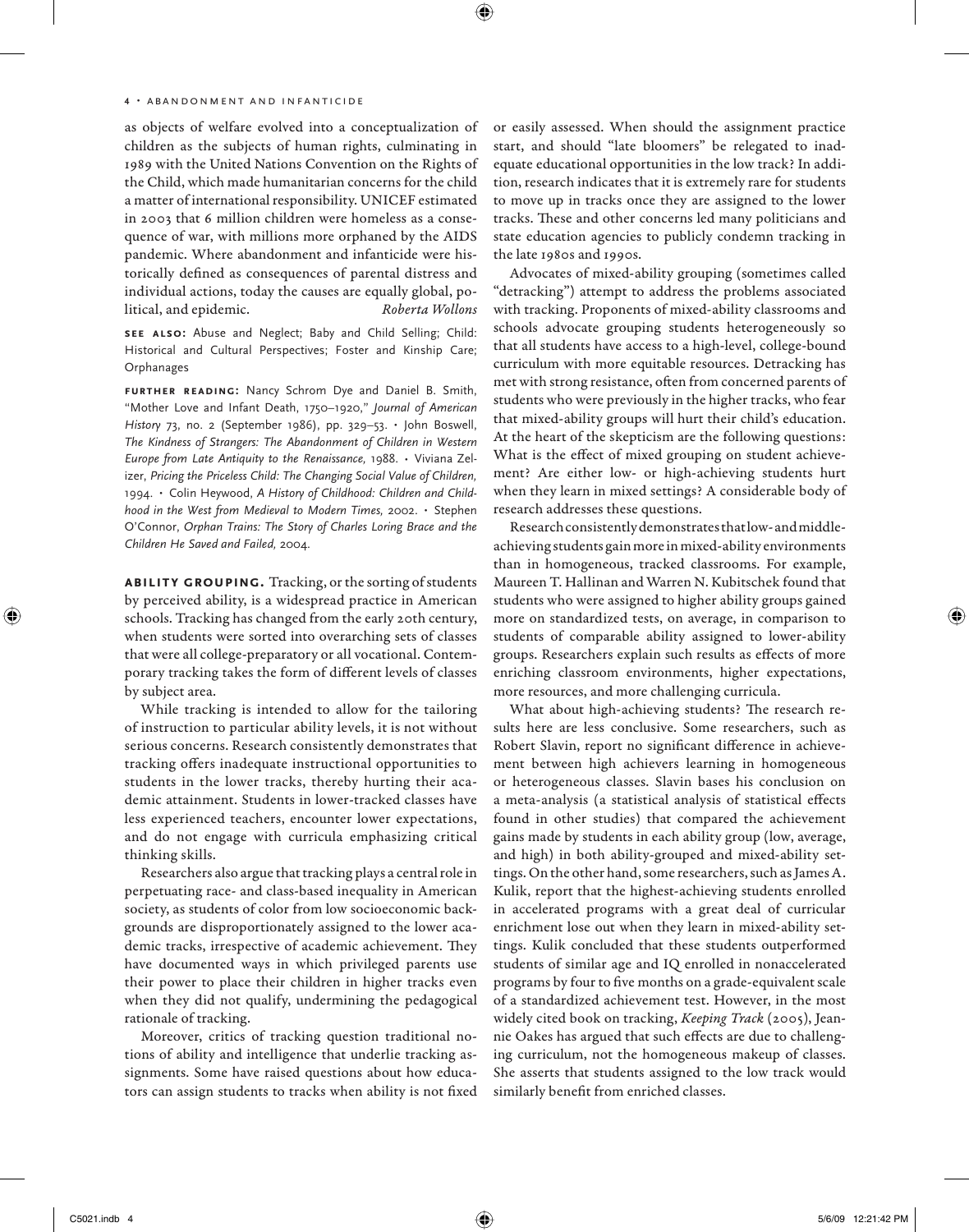Other research suggests that high-achieving students do not lose out, and in fact also gain, from learning in a heterogeneous classroom. In one six-year longitudinal study of students in the Rockville Centre School District in New York (2006), Carol Burris, Jay Heubert, and Henry Levin compared the math achievement of three sixth-grade cohorts who learned math in a tracked setting with three sixth-grade cohorts who learned in a mixed-ability setting. Students who learned math in mixed-ability settings enrolled in math courses beyond Algebra 2 in high school at higher percentages compared to students who learned math in tracked classes. This result was statistically significant for every subgroup: students from low socioeconomic backgrounds (67% vs. 32%), black and Latino students (67% vs. 46%), initial low achievers (53% vs. 38%), average achievers (91% vs. 81%), and high achievers (99% vs. 89%). The mean standardized test scores of high-achieving students who learned in the mixed-ability setting were statistically indistinguishable from comparable students learning in the tracked environment. In addition, more high-achieving students who learned in the mixed-ability environment took the AP calculus exam and scored higher than their counterparts in the tracked environment. These results led the researchers to conclude not only that high-achieving students are performing better in mathematics in mixedability classrooms, but that more students also have become high achievers in heterogeneous settings. In addition, other researchers reported that previously high-tracked students described the benefit of learning with peers who were demographically different from themselves in the mixed-ability setting. The opportunities to debate different perspectives had been much more limited in their tracked and segregated classes.

While the weight of the research literature, considered as a whole, suggests that detracking does not hurt the academic achievement of high-achieving students, several factors contribute to the divergent empirical findings on the effect of heterogeneous grouping on academic achievement. Schools practice detracking differently, making it difficult to assess the effects on student achievement across schools without specific attention to how detracking is defined across contexts. Some schools mix abilities only in certain subject areas or grade levels. Some allow students to choose the levels they want to take, some move low-achieving students with potential into higher-ability tracks with support classes, and other schools eliminate different levels entirely. Meta-analyses can fail to uncover the actual classroom practices that lead to success or failure, while case studies of individual schools are not generalizable to other settings by themselves.

However, all researchers well versed in the tracking literature would acknowledge that there are serious problems with the current practice of tracking. While skeptics of tracking insist that educators need to implement fair

placement practices and improve the quality of instruction across tracks, efforts to improve academics within tracked programs typically fail. A review of research by Jay Heubert and Robert Hauser reported no examples of typical public schools where students received high-quality curriculum and instruction in lower-tracked classes.

Detracking, however, does not automatically disrupt institutional patterns of inequality, and successful detracking requires much more than just reducing ability grouping. It involves a belief that all students can learn, the provision of multiple entry points to college-bound curricula, teaching to the full spectrum of students in a class, as well as districtand school-level supports such as backup classes and classsize reduction. Despite its challenges, mixed-ability grouping, when practiced well in a supportive context, appears a worthy reform to strive toward, holding the most promise to help all students, including formerly high-tracked students, achieve. *Maika Watanabe*

see also: Class Size; Giftedness; Grades and Grading; Intelligence Testing; Special Education; Testing and Evaluation, Educational

FURTHER READING: Anne Wheelock, Crossing the Tracks, 1992. • Amy Stuart Wells and Irene Serna, "The Politics of Culture," Harvard Educational Review 66 (Spring 1996), pp. 93–118. • Jeannie Oakes, Amy Stuart Wells, Makeba Jones, and Amanda Datnow, "Detracking: The Social Construction of Ability, Cultural Politics, and Resistance to Reform," Teachers College Record 98, no. 3 (Spring 1997), pp. 482–510. • Beth C. Rubin, ed., "Tracking and Detracking: Debates, Evidence, and Best Practices for a Heterogeneous World," Theory into Practice 45, no. 1 (February 2006), pp. 4–14. • Jo Boaler and Megan Staples, "Creating Mathematical Futures through an Equitable Teaching Approach: The Case of Railside School," Teachers College Record 110, no. 3 (March 2008), pp. 8–9.

## **ABORTION**

Psychological Perspectives Legal and Public-Policy Perspectives

psychological perspectives. Adolescent abortions constitute 19% of the abortions in the United States every year. Abortion rates among U.S. teenagers declined from 24 to 15 abortions per 1,000 women between 1994 and 2000—a decline of 39%. Nevertheless, abortion is the most common surgical procedure performed in the United States today and one of the most controversial and contentious. Policy and programmatic decisions are influenced by abortion research, yet even where abortion is legal, research has been limited and often influenced by social, political, and religious opinions. In reference to adolescents, abortion is even more controversial. A common assumption that influences policies is that younger age impedes postabortion psychological adjustment. The most common restriction to abortion access is the requirement in some states for parental involvement or consent for adolescents seeking abortion. The question of whether minors are at increased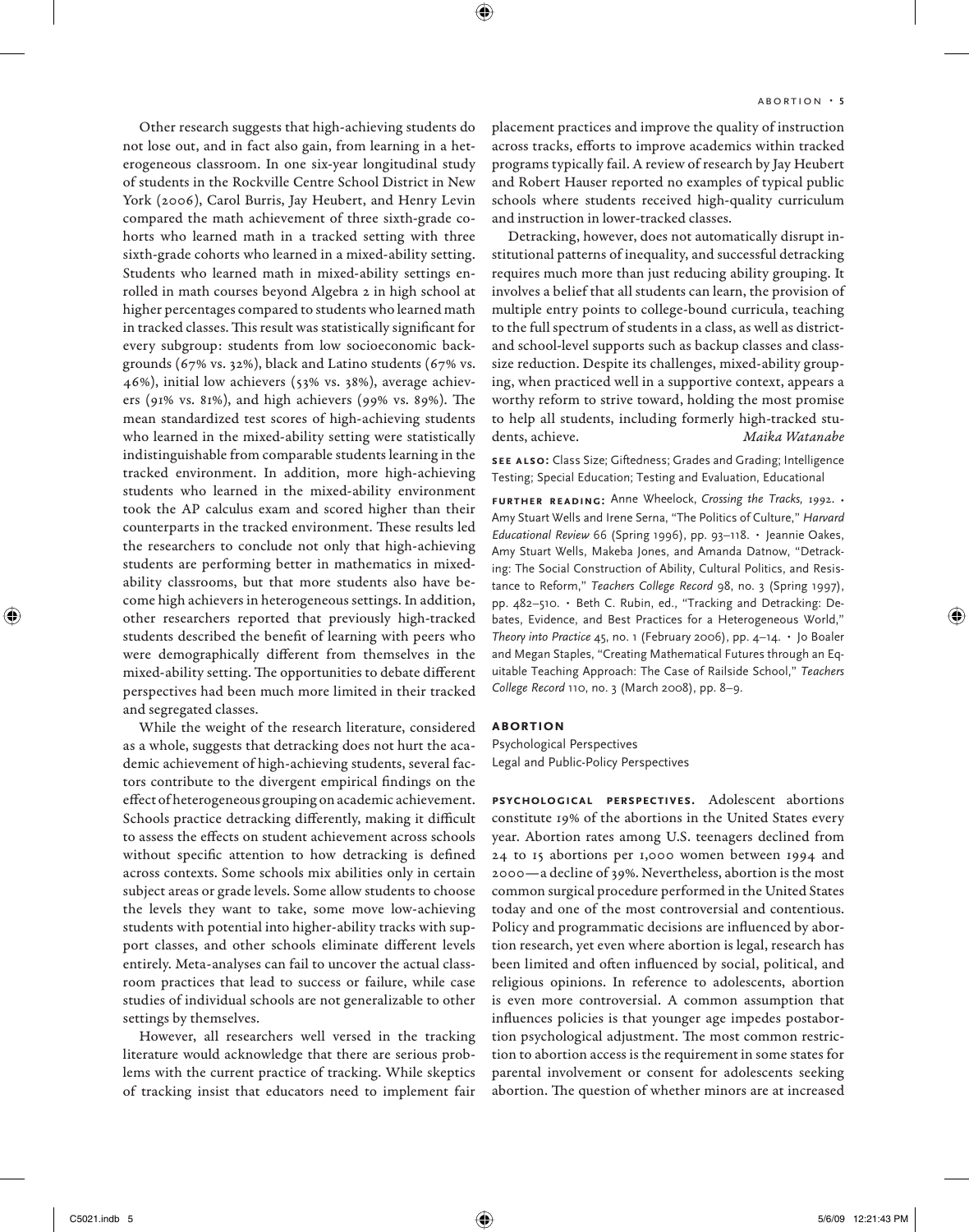risk for negative psychological outcomes related to abortion thus has legislative implications and implications for whether minors have a greater need for pre- and postabortion supportive services than older women. Although the limited research evidence on the question is complex and mixed, strong claims about psychological harm cannot be sustained.

Indeed, when performed by trained clinicians under sterile conditions, abortion carries fewer medical risks than childbirth. Although controversy exists about the role of confounding variables (i.e., nutrition, social support), it appears that pregnancy poses greater medical risks for adolescents younger than 15 years of age than for women who are 18 years or older. Younger age, however, does not increase the medical risks of abortion, except in that minors are more likely to delay abortion, thereby subjecting themselves to risks associated with abortion at later gestational age. Furthermore, claims of increased risks of breast cancer or infertility due to abortion have not been proved. In addition, research on adolescents' psychological responses to abortion does not suggest increased risk of maladjustment to induced abortion.

### HISTORY AND CONTROVERSIES

History and Controversies Research on the psychological impact of induced abortion is wrought with methodological problems, including failure to account for preexisting mental health conditions associated with both unintended pregnancy and subsequent negative outcomes; poorly defined measures of mental health; atheoretical research; small sample sizes; limited follow-up periods (as short as a few hours); information bias related to underreporting of abortion; selection bias related to, among other factors, differential access to abortion within and between countries; the choice of inappropriate comparison groups to address the research question; and failure to control for confounding factors.

Some of these factors may be particularly relevant among adolescents. For example, with regard to preexisting mental health conditions, rates of major depression among women are highest for those between the ages of 15 and 19, and adolescents use avoidant coping strategies to a greater degree than do young adults and have a lower sense of self-efficacy to resolve stressful situations. In addition, minors experience greater personal conflict when it comes to abortion than adult women. This parental and/or partner conflict as it relates to abortion decision making can influence psychological adjustment to the procedure.

Previous systematic critiques of the evidence on postabortion mental health have suggested that the evidence is confusing and inconclusive and that long-term negative sequelae from abortions are rare. The body of peer-reviewed literature on psychological outcomes related to abortion is small, and even fewer studies address the relationship between age and psychological responses to abortion. Available studies on adolescent psychological response to abortion show heterogeneous findings. The more rigorous studies that address many of these limitations mentioned found little indication of long-term negative impact following abortion, and some studies suggested that some adolescents may have benefited from the termination. Other evidence suggests that adolescents may have negative reactions to abortion. For example, in comparisons of responses of adult and adolescent women to abortion, adolescents reported greater psychological distress following abortion as compared with the adults. Adolescents reported they felt uninformed and pressured to have an abortion. These findings should be assessed with the knowledge that the study groups for the studies were both drawn from support groups for women experiencing negative reaction to abortion. Thus, women in this group were already experiencing poor postabortion adjustment, making it difficult to generalize to the entire population of adolescents undergoing abortion.

Legal restrictions on abortion do not affect its incidence; however, legal restrictions often most impact those least able to consent or advocate on behalf of their own health, including adolescents. Studies outside of the United States on abortion and adolescents have found that even in contexts where abortion is legally restricted, abortion may have both positive and negative impact on outcomes for younger women. One study in Brazil (where abortion is highly legally restricted, yet the abortion rate is nearly twice that of the United States) found that adolescents who aborted had greater increases in self-esteem and educational outcomes than adolescents who carried a pregnancy to term. Another set of studies from New Zealand (where abortion is legal, but restricted) found that compared with young women who did not seek an abortion, young women who terminated had significantly better education outcomes but higher rates of psychological problems.

Results from some studies reveal that postabortion adjustment may vary by race. Evidence suggests that there is an independent role of culture in decision making around unintended pregnancy. However, how that manifests itself may differ by race. In a study of 360 urban African American girls, the subsample who terminated a pregnancy were no more likely to experience stress, anxiety, or psychological problems than their counterparts who delivered. In a study of 56 Latino (Puerto Rican, Dominican, and Central and South American) adolescents, those who terminated had lower self-esteem than those who delivered. These findings indicate that universal statements about adolescent psychological adjustment to abortion may mask important racial differences.

There is some evidence to suggest that an assessment of partner support, parental conflict, coping strategies, and a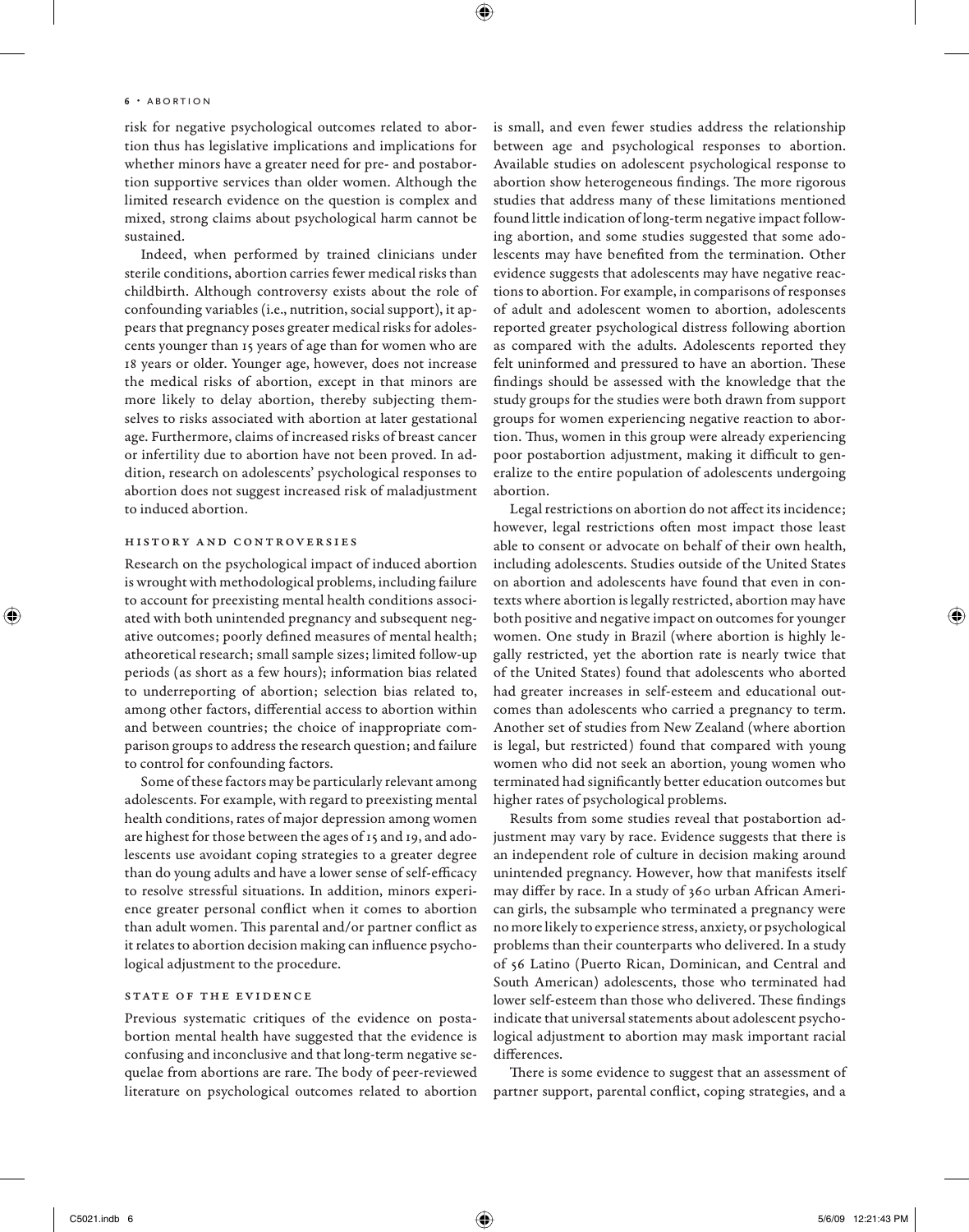self-efficacy appraisal for coping with abortion may play an important predictive role in postabortion adjustment in minors. In spite of the heterogeneity in study quality and findings, there is little evidence to support that adolescents are at a significantly increased risk of postabortion psychological maladjustment, such as depression or anxiety, as compared with older women.

> *Vignetta E. Charles, Chelsea B. Polis, Srinivas K. Sridhara, and Robert Wm. Blum*

## see also: Childbearing, Adolescent; Contraception

further reading: N. E. Adler, H. P. David, B. N. Major, S. H. Roth, N. F. Russo, and G. E. Wyatt, "Psychological Responses after Abortion," Science 248 (1990), pp. 41–44 • L. M. Pope, N. E. Adler, and J. M. Tschann, "Postabortion Psychological Adjustment: Are Minors at Increased Risk?" Journal of Adolescent Health 29 (2001), pp. 2–11. • W. Quinton, B. Major, and C. Richards, "Adolescents and Adjustment to Abortion: Are Minors at Greater Risk?" Psychology, Public Policy, and Law  $7$  (2001), pp. 491-514. • Alan Guttmacher Institute, "U.S. Abortion Rate Continues to Decline, Especially among Teens," 2002. • D. M. Fergusson, J. M. Boden, and J. L. Horwood, "Abortion among Young Women and Subsequent Life Outcomes," Perspectives on Sexual and Reproductive Health 39, no. 1 (2007), pp. 6–12.

legal and public-policy perspectives. In the 1973 landmark case of *Roe v. Wade,* the U.S. Supreme Court held that decisional authority over the outcome of a pregnancy resides with the pregnant woman. Relying on a line of cases recognizing a fundamental right of privacy under the due process clause of the Fourteenth Amendment, the Court characterized the decision to terminate a pregnancy as one that is of fundamental importance to women and therefore protected by the Constitution.

The Court, however, also made clear that the abortion right is not absolute because states have an interest in protecting the health of the pregnant woman and the potentiality of life. Seeking to balance a woman's right of choice with these interests, the Court developed its now famous trimester formula. As set out by the Court, during the first trimester neither state interest is considered of sufficient weight to justify limitations on a woman's right of choice; during the second trimester, the state's interest in the woman's health becomes compelling and justifies bona fide health-related regulations; and at the third trimester—the point of fetal viability—the state's interest in the potentiality of life becomes compelling and justifies prohibiting abortion, unless necessary to save the life or health of the pregnant woman.

In securing the right of choice, the *Roe* Court spoke in terms of all women; it did not draw distinctions based on age or capacity. However, shortly after the decision, a number of states sought to limit the rights of women younger than the age of 18 by enacting laws requiring them to either obtain the consent of or give notice to their parents before

having an abortion. The Court was soon faced with challenges to these laws, which raised the question of whether teens were included within *Roe'*s promise of reproductive decisional autonomy. In addressing this issue, the Court sought to reconcile a traditional understanding of minors as dependent persons in need of protection with a more contemporary understanding of them as autonomous individuals with adultlike claims to constitutional recognition. Building upon these twin themes of dependence and autonomy, the Court opted for a compromise position that both recognizes and limits the reproductive rights of young women.

In the 1976 case of *Planned Parenthood v. Danforth,* the Court struck down Missouri's parental-consent law on the ground that minors, like adult women, have a constitutionally protected right of choice. In the Court's view, Missouri's parental-consent requirement was an impermissible intrusion into a minor's right of privacy because it provided parents with an absolute and potentially arbitrary veto power over their daughter's decision. The Court emphasized that empowering parents to overrule their daughter's decision would not improve the quality of their relationship or the functioning of the family unit.

Although it invalidated Missouri's parental-consent requirement, the Court made clear it was not suggesting that all minors can give effective consent to an abortion, thus signaling that it might accept a less-intrusive law that did not vest ultimate decisional authority in parents. Three years later, in the landmark case of *Bellotti v. Baird,* involving a challenge to the Massachusetts parental-consent law, the Court confirmed that this was the case. Like the invalidated Missouri law, the Massachusetts law required young women to seek parental consent before having an abortion; however, if a minor's parents refused to authorize the abortion, she could then seek judicial authorization for the procedure. Thus, at first glance, this law appears to have avoided the constitutionally fatal parental veto.

In evaluating the constitutionality of the Massachusetts law, the Court began from a rights perspective, reiterating that minority status does not place a young woman outside the reach of the Constitution. The Court recognized that the abortion decision is different from other decisions a young woman might be called upon to make during her teen years due to the combined weight of its fleeting and life-altering nature. Contrasting it to marriage, the Court emphasized that the abortion decision cannot wait until a young woman reaches her 18th birthday. However, the justices also expressed concern that a young woman might not be capable of making the abortion decision on her own and might fail to appreciate that an abortion was not necessarily the "best choice" for her. The Court accordingly concluded that because of the "peculiar vulnerability of children; their inability to make critical decisions in an informed, mature manner; and the importance of the parental role in chil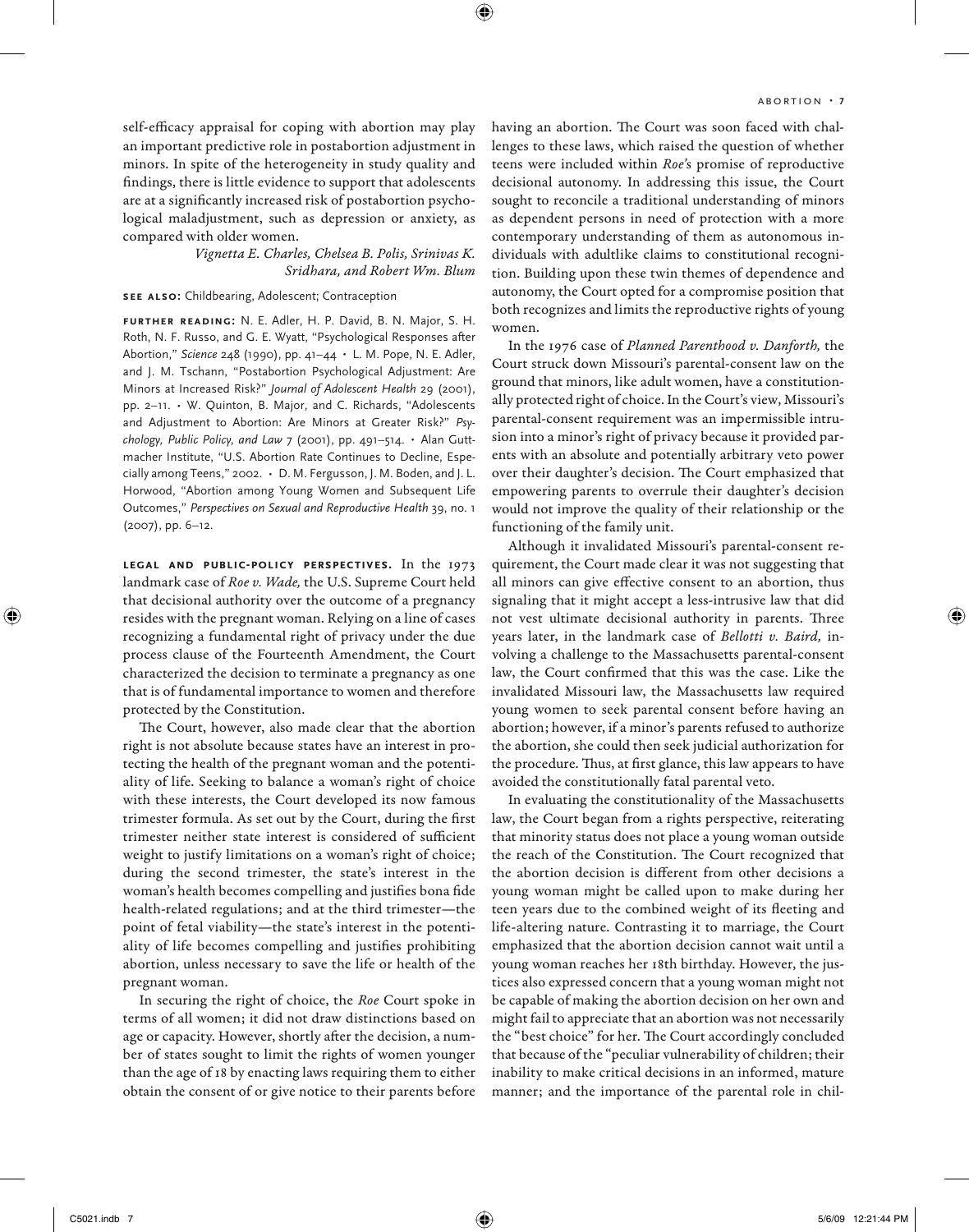drearing," the abortion rights of a minor cannot be equated with those of an adult woman.

Seeking to balance the countervailing pulls toward autonomy and dependence, the Court constructed the "judicial bypass" compromise. Recognizing the "guiding role" of parents and their "claim to authority" over their children, the Court held that states may enact parental involvement; however, acknowledging that many parents are opposed to abortion and, if consulted, might prevent their daughter from going to court or having an abortion, the Court held that any such law must contain an alternative consent procedure, such as a court hearing, that allows a young woman to seek authorization for an abortion without parental knowledge or involvement. When measured against this standard, the Court easily concluded that by requiring a young woman to seek parental consent *before* having the right to go to court, the Massachusetts consent law impermissibly vested parents with indirect veto power over the abortion decision.

At first glance, the bypass compromise appears to strike a balanced compromise between the reproductive rights of teens and the states' interest in protecting a historically vulnerable population. Reflecting the transitional nature of the teenage years, young women are regarded both as autonomous, rights-bearing individuals with unmediated claims to legal self-hood and as dependent members of a parent-centered family unit. However, critics have argued that the Court's view of female adolescence ignores a body of social science literature on the decision-making capacity of teens. Th ese critics note that the *Bellotti* Court presumed incapacity without considering any of the research that indicates that by around age 14, most teens have the cognitive capacity to reason about abortion in a complex and mature manner. Critics further note that the Court has not wavered from its fixed and narrow view of adolescent decisional capacity in subsequent cases involving challenges to parental-involvement laws despite the growing body of research on their decision-making abilities.

Additionally, the Court has been criticized for failing to take into account the fact that minors possess significant medical self-consent rights, particularly when it comes to pregnancy and other sensitive medical decisions. In *Danforth* and *Bellotti,* for example, the Court overlooked the fact that in Missouri and Massachusetts, respectively, young women who chose to carry to term, rather than abort, were vested with full decisional capacity. Advocates of minors' rights criticize the Court for failing to consider how it was that a state could entrust a young woman to make the decision to become a mother while denying her the right to make an autonomous choice to avoid maternity.

The Court's selective construction of adolescent reality suggests an underlying ambivalence about abortion. In fact, the Court gives expression to this ambivalence when, in discussing the desirability of parental consultation, it explains that a state may reasonably determine that "as a general proposition, . . . such consultation is *particularly* desirable with respect to the abortion decision—one that for some people raises profound *moral and religious concerns*"  $(p. 640,$  emphasis added). The Court's observation here suggests that abortion has acquired a deep symbolic meaning; in the final analysis, this weighted symbolism may, in the Court's view, be what justifies treating the abortion decision differently from the decision to carry to term.

### *J. Shoshanna Ehrlich*

SEE ALSO: Adolescent Decision Making, Legal Perspectives on; Conduct, Legal Regulation of Children's; Medical Care and Procedures, Consent to; Procreate, Right to; Rights, Children's

FURTHER READING: Donald N. Bersoff and David J. Glass, "The Not-So Weisman: The Supreme Court's Continuing Misuse of Social Science Research," University of Chicago Law School Roundtable 2, no. 1 (1995), pp. 279–302. • J. Shoshanna Ehrlich, "Grounded in the Reality of Their Lives: Listening to Teens Who Made the Abortion Decision without Parental Involvement," Berkeley Women's Law Journal 18 (2003), p. 61.

## abuse and neglect

Historical and Cultural Perspectives Effects on the Child Legal and Public-Policy Perspectives

HISTORICAL AND CULTURAL PERSPECTIVES. The concept of child abuse and neglect and the public response to it reflect historical and cultural influences. In the United States, the definition has evolved to provide a justification for local authorities to intervene into families to protect children. While the federal government sets mandatory requirements that each state establish a system to protect children from abuse and neglect, the definition of abuse and neglect is left to the states and over time has expanded to include emotional abuse, medical neglect, educational neglect, and sexual abuse as states have recognized these harms. Internationally, the United Nations (UN) has sought to set minimum guidelines through the Convention on the Rights of the Child and its reporting requirements that attempt to balance both the privacy of the family and cultural diversity with the health and safety of children.

The prevalence of historic or current abuse and neglect is hard to measure. A generation ago, the U.S. Congress had no accurate estimate of the numbers but worried about "thousands of children" being abused. Since a comprehensive reporting system was mandated in all states, approximately 3 million reports of abuse and neglect have been received annually. No similar comprehensive identification or reporting system exists on the international level.

-------------------------<br>There was no generally recognized definition of abuse and neglect in colonial America. Fathers were charged with the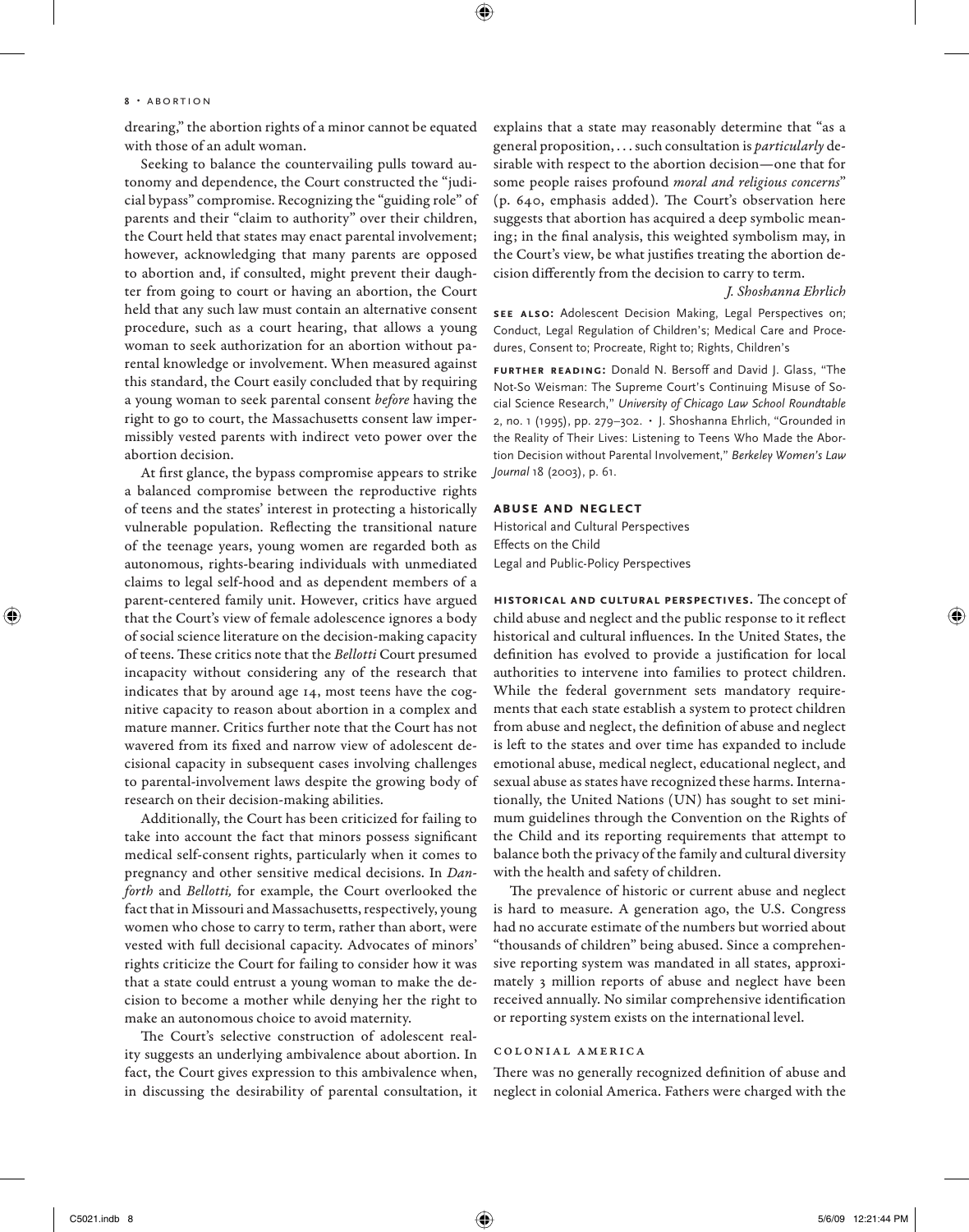proper upbringing of their children and were thus responsible for educating and training them to be productive citizens of the community. Corporal punishment was widely accepted and even expected; children could be considered "neglected" if they were not being raised as upstanding citizens. As early as the 1640s, colonial laws gave community members authority to supervise child rearing. In 1642, Massachusetts Bay enacted a law, to be enforced through the courts, that children could be removed from their parents' home involuntarily, based upon the manner in which parents were raising them. This law did not distinguish biological children from apprentices, another category of dependent persons who lived under the rule of male household heads.

In the middle of the 19th century, the first reported cases of criminal prosecutions against parents for beating their children changed the notion of child abuse and neglect from negligent upbringing to harm by parents. These prosecutions introduced an era when the legal system began to intervene into family life to protect children from physical assaults at the hands of their parents.

The early cases that prosecuted parents for physical assaults illustrate the historical hesitancy of the court to infringe on parental authority on the basis of allegations of physical beatings by fathers. Courts debated whether it was the state of mind of the parent when perpetrating the beating, the instrument used in the beating, the excessiveness of the beating, or the injury caused by the beating that should constitute evidence of abuse sufficient to sustain a prosecution. In *Johnson v. State*, the court reasoned: "The right of parents to chastise their refractory and disobedient children, is so necessary to the government of families, to the good order of society, that no moralist or law-giver has ever thought of interfering with its existence. . . . But at the same time, . . . in chastising a child, the parent must be careful that he does not exceed the bounds of moderation, and infl ict cruel and merciless punishment." Courts searched for objective measures of actionable abuse to avoid overintrusion into "family government." One 1886 North Carolina case stated, "the test . . . of criminal responsibility is the infliction of *permanent injury* by means of the administered punishment, or that it *proceeded from malice*, and was not in the exercise of a corrective authority" (emphasis added).

These criminal prosecutions are contemporaneous with the 1874 case of "Mary Ellen." The case was championed in the front pages of *The New York Times*. It was brought by leaders of the New York Society for the Protection of Cruelty to Animals, heralding an era of private philanthropic agencies acting on behalf of abused children. By 1880, 33 such societies existed in the United States, most of them in the business of rescuing both animals and children. No statewide definitions of abuse were enforced at this time in history, but the understanding that children could be physically mistreated by their parents and that a legal response to such mistreatment was possible was emerging in criminal and civil law.

A seminal event in the history of the definition of child abuse and neglect was the 1962 publication of an article titled "The Battered Child Syndrome" by Dr. C. Henry Kempe. With new knowledge about injuries that could be caused only by abusive behavior, states moved to codify their response. Between 1963 and 1967, every state passed a statute requiring some form of reporting of child abuse. Each state established its own definition of the term *abuse* or *abuse and neglect* to trigger the reporting system. State definitions varied in terms of the definition of abuse, neglect, perpetrator, and mandated reporter. The narrowest definition covered only serious physical abuse. More comprehensive state laws explicitly included various forms of sexual abuse and medical or educational neglect.

Kempe played an integral role in the 1973 U.S. Senate hearings and in the design of the first federal legislation addressing child abuse and neglect, the Child Abuse Prevention and Treatment Act (CAPTA). Under the tight stewardship of Senator (later Vice President) Walter Mondale, the hearings that preceded passage of this act were limited to examining child abuse as instances of deviant, severe physical abuse within families by parents. These could be contained and addressed with a limited governmental response, which was, in Mondale's view, all that was politically feasible at the time. Despite the limits on the hearings, the definition of child abuse and neglect in CAPTA was "physical or mental injury, sexual abuse, negligent treatment, or maltreatment of a child under the age of 18 by a person who is responsible for the child's welfare."

CAPTA initiated a federal response to child abuse. The key state response to child abuse became the mandatory reporting, investigating, and record-keeping system that is commonly known as the child protective services system. While all states had some form of reporting law in place before CAPTA, all had to be reexamined to comply with CAPTA mandates, including the broad definition of abuse and neglect in the federal statute in order to receive the federal funding available under the statute.

# THE CURRENT CHILD PROTECTION SYSTEM<br>IN THE UNITED STATES

in the United States Since the 1960s, the child protective services system has been triggered by a report of abuse or neglect as defined in state law under the requirements of CAPTA. Increasingly, witnesses to domestic violence are the source of such reports, which are made to the hotlines that federal law requires every state to operate. If a reporter provides information to the hotline operator that meets the definition of